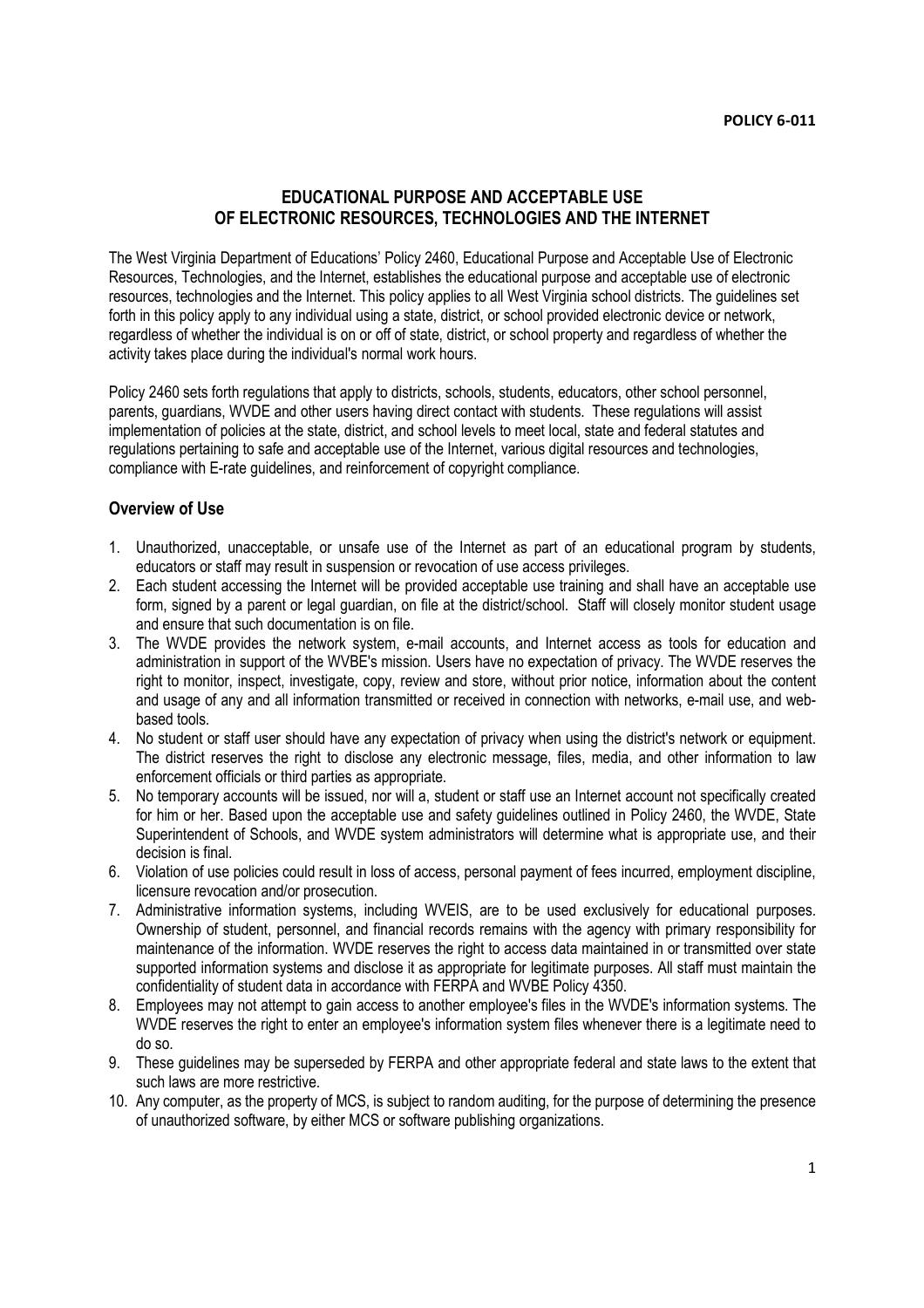- 11. The appropriate use of technology and digital resources promotes positive and effective digital citizenship among students and staff. Digital citizenship represents more than technology literacy. Successful, technologically fluent digital citizens live safely and civilly in an increasingly digital world and use technology responsibly. They recognize that information posted on the Internet is public and permanent and can have a long-term impact on an individual's life and career. All users need to be part of this digital citizenry to appropriately and safely learn, work, play, and live in today's global society. The International Society for Technology in Education (ISTE) includes standards and provides guidance related to digital citizenship for students, teachers, administrators, instructional coaches and computer science educators.
- 12. Students and staff are encouraged to use district and school equipment whenever possible. Districts may permit the use of personal devices (e.g. cell phones, smart phones, tablets, digital cameras, MP3 players, and laptops) pursuant to local policies and guidelines. Unauthorized or unacceptable use of personal technology devices may result in suspension or revocation of personal device privileges. These uses include, but are not limited to, the following:
	- a. Using personal devices to gain or give an advantage in a testing situation.
	- b. Using unapproved personal devices during class.
	- c. Downloading and installing district-licensed software on personal devices unless specifically allowed by the licensing agreement.
	- d. Using personal devices to bypass filtering, circumvent network security, or in violation of the acceptable use standards which normally apply to district-owned technology.
	- e. Using personal devices for violations related to cyber bullying and harassment.

The McDowell County School System adopts the West Virginia Department of Education's Policy 2460, Educational Purpose and Acceptable Use of Electronic Resources, Technologies and the Internet, which can be viewed in its entirety at http://wvde.state.wv.us/policies/.

Employee Acceptable Use and Student Acceptable Use Agreements, with Student Waiver Application, can be found in Appendices A and B, respectively.

Adopting Date: October 6, 1997 Revision Date(s): September 20, 1999 July 20, 2008 June 28, 2012 August 20, 2018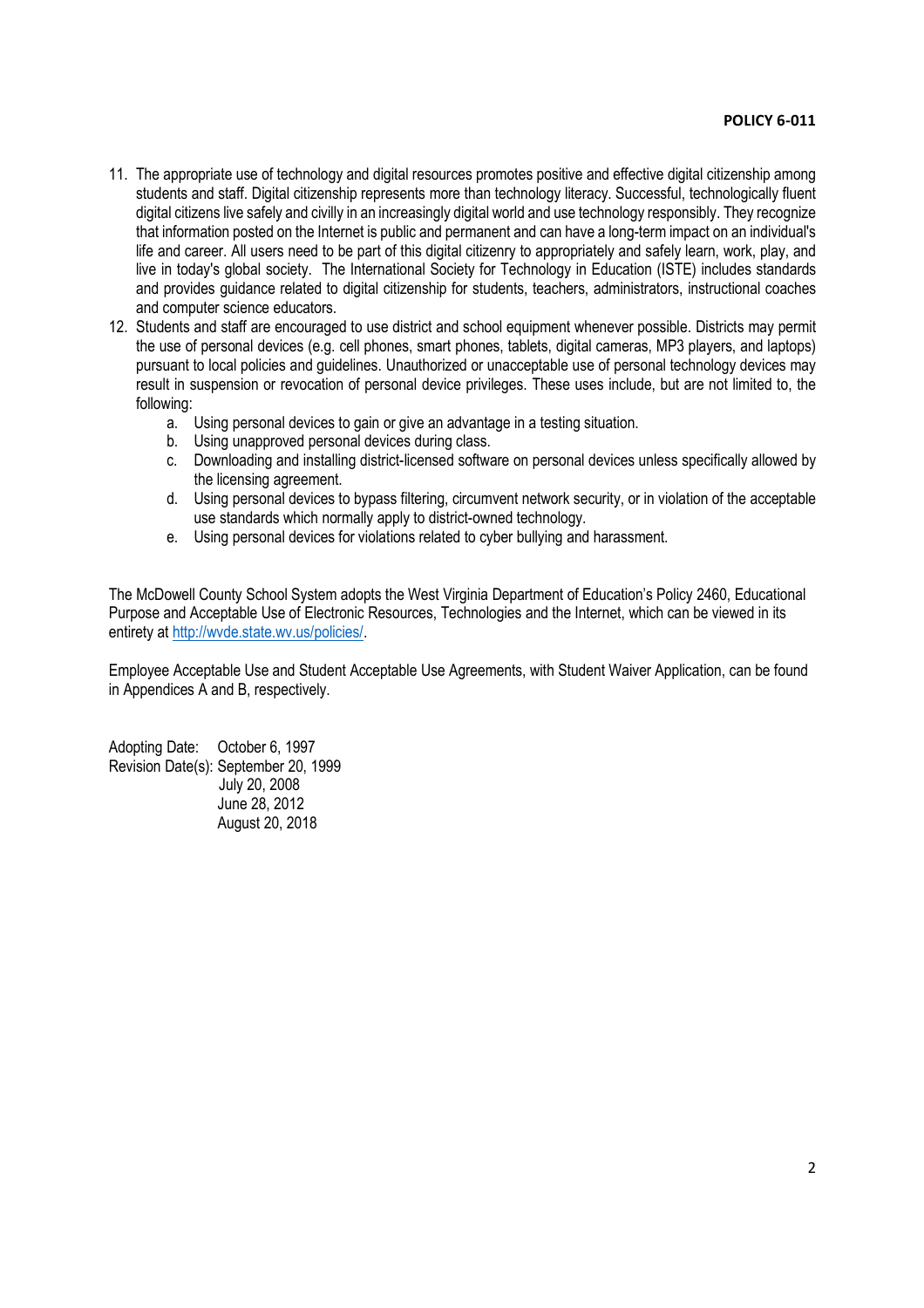**Appendix A**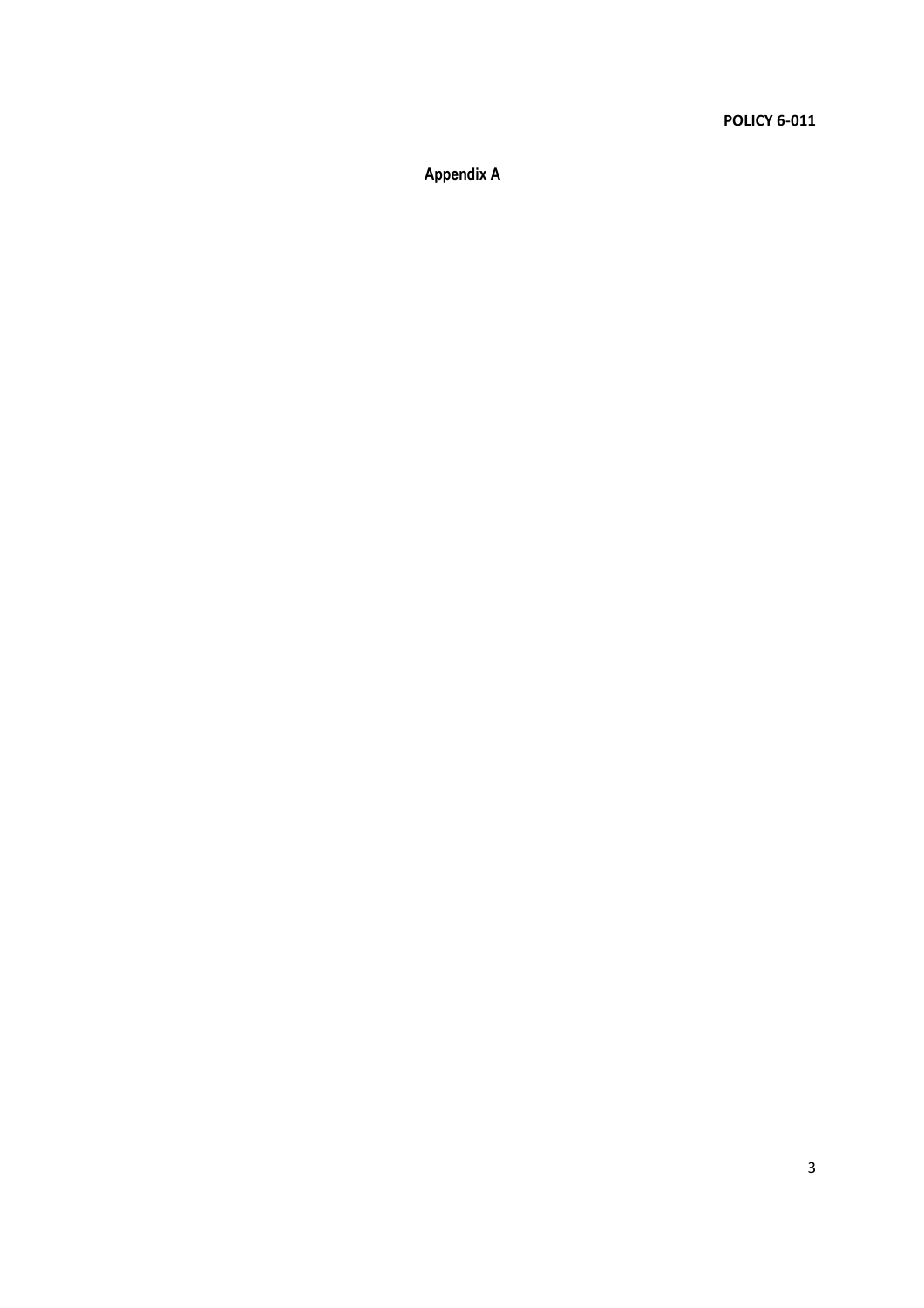# **MCDOWELL COUNTY SCHOOLS** Educational Purpose and Acceptable Use of Electronic Resources, Technologies and the Internet **EMPLOYEE AGREEMENT**

### **Educator, Service Personnel, and Staff Responsibilities**

- 1. All educators, service personnel, and staff are expected to maintain appropriate boundaries between personal social networking and professional/educational networking to protect the safety of students and professional integrity. For the protection of students and employees, any adult communication with students must occur either via one-way communication applications or district-sponsored applications, or directly with parents
- 2. Adults will maintain professional, ethical relationships with all students, both inside and outside the classroom and while using any form of social media and other electronic communication. Unethical conduct includes but is not limited to committing any act of harassment as defined by WVBE and/or district policy; committing or soliciting any sexual act from any minor or any student regardless of age; soliciting, encouraging, or consummating a romantic or inappropriate relationship with a student, regardless of the age of the student; using inappropriate language including, but not limited to, swearing and improper sexual comments; taking inappropriate pictures (digital, photographic or video) of students or exchanging any inappropriate pictures with students; or engaging in any other behavior that constitutes a violation of district or county policy or that is detrimental to the health and welfare of students.
- 3. The viewing, storing, transmitting, or downloading of pornography or sexually suggestive or sexually explicit material or text on a work provided computer or other work provided electronic storage or communication device or service, whether at home or at work, by school personnel or anyone else to whom the school personnel has made the computer or other electronic storage or communication device available, is prohibited. This same prohibition applies to a personal computer or other electronic storage or communication device while at school or a school activity. I will not use computers to view, create, modify or disseminate obscene, objectionable, violent, pornographic, or illegal material.
- 4. All information stored within work computers or servers is the property of the state, district or school, and the personnel using such computers/servers/networks have no expectation of privacy with respect to its contents. I will not use computers to send unsolicited, offensive, abusive, obscene, harassing, or other illegal communications.
- 5. Educators will promote and model acceptable use, digital citizenship and online responsibility to support personalized learning and digital-age assessments to meet applicable educational learning policies, for all students. I will not attempt to bypass system security.
- 6. Teachers, specialists, and other supervising adults will teach and discuss the appropriate use of electronic resources, technologies and the Internet with their students, monitor their use, and intervene if the uses are not acceptable.
- 7. School personnel who receive information via any electronic resource, including a social networking site, that falls under the mandatory reporting requirements of W. Va. Code §49-2-803, must report as law requires.
- 8. Staff members shall not use materials in violation of copyright law or contrary to terms of use provided by the owner of the materials. The West Virginia Department of Education and McDowell County Schools assume no liability for local violations of copyright law.
- 9. School personnel are responsible for protecting their passwords associated with their computers and e-mail address and must not make them accessible to others.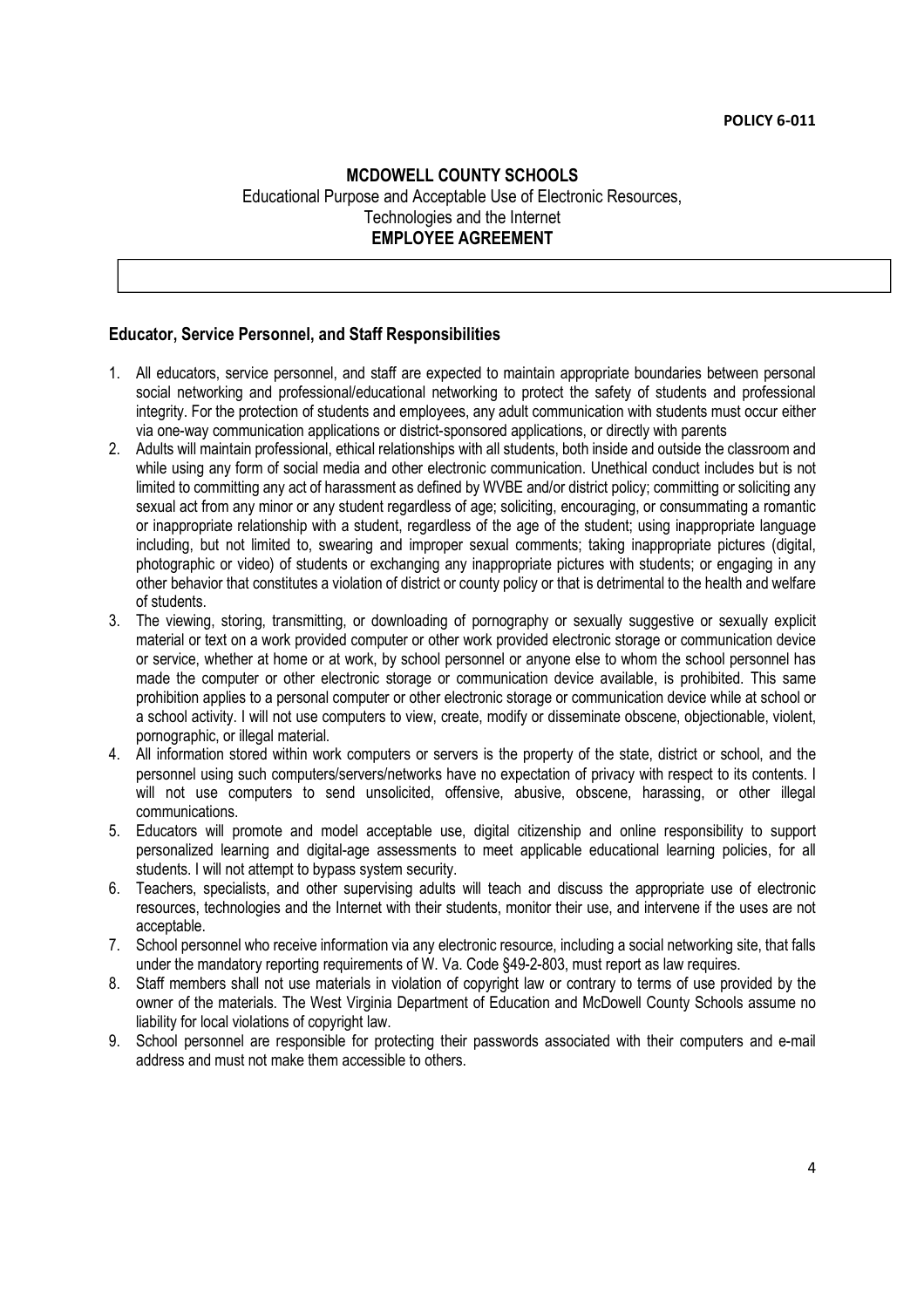## **Acceptable Use**

- 1. The use of the electronic resources, technologies, and the Internet must be in support of education and consistent with the educational goals, objectives and priorities of the WVBE. Use of other networks or computing resources must comply with the rules appropriate for that network and for copyright compliance. Users must also comply with the rules and regulations of the network provider(s) serving West Virginia districts and schools.
- 2. The use of telecommunications and/or access to the Internet is an extension of the students' responsibility in the classroom and must follow all federal and state laws as well as state and local policies.
- 3. State, district, and school-owned technology is to be used to enhance learning and teaching as well as improve the operation of the district and school.
- 4. Safety measures must be enforced to carry out policies at the state, district, and school, to implement the intent of CIPA, COPPA, E-rate guidelines, FERPA, and any other applicable state and federal statute and policy, including but not limited to Policy 4373 and W. Va. Code §18-2C-3.
- 5. Acceptable network use by students and staff includes, but may not be limited to the creation of files, projects, and various media products using-network resources in support of student personalized learning and educational administration.
- 6. Acceptable network use by students and staff includes, but may not be limited to the Appropriate participation in school-sponsored sites and online groups.
- 7. Acceptable network use by students and staff includes, but may not be limited to the online publication of educational material for instructional purposes and, with parental permission, student work. As required by copyright law, external sources must be cited.
- 8. Acceptable network use by students and staff includes, but may not be limited to the Incidental personal use by staff not contrary to district/school policies and guidelines.

## **Unacceptable Use**

- 1. Inappropriate use or transmission of any material in violation of any federal or state law or regulation is prohibited. This includes, but is not limited to, copyrighted material, threatening, abusive, or obscene material, or material protected by trade secrets.
- 2. Use for commercial activities by for-profit institutions is not acceptable.
- 3. Use for product advertisement or political lobbying is also prohibited.
- 4. Illegal activities and privacy and safety violations of COPPA, CIPA, and FERPA are strictly prohibited.
- 5. Specific examples of unacceptable and/or unauthorized use include, but are not limited to:
	- a. Viewing, creating, accessing, uploading, downloading, storing, sending, or distributing obscene, pornographic, or sexually explicit material.
	- b. Downloading, uploading and/or executing viruses, worms, Trojan horses, time bombs, bots, malware, spyware, SPAM, and changes to tools used to filter content or monitor hardware and software.
	- c. Using e-mail and other electronic user identifications (IDs)/passwords other than one's own or for unauthorized purposes. Students and staff are responsible for all activity on their account and must not share their account IDs and passwords.
	- d. Illegally accessing or attempting to access another person's data or personal system files or unauthorized access to other state/district/school computers, networks and information systems.
	- e. Supplying your password to others.
	- f. Storing passwords in a file without encryption.
	- g. Using the "remember password" feature of Internet browsers and e-mail clients.
	- h. Leaving the computer without locking the screen or logging off.
	- i. Corrupting, destroying, deleting, or manipulating system data with malicious intent.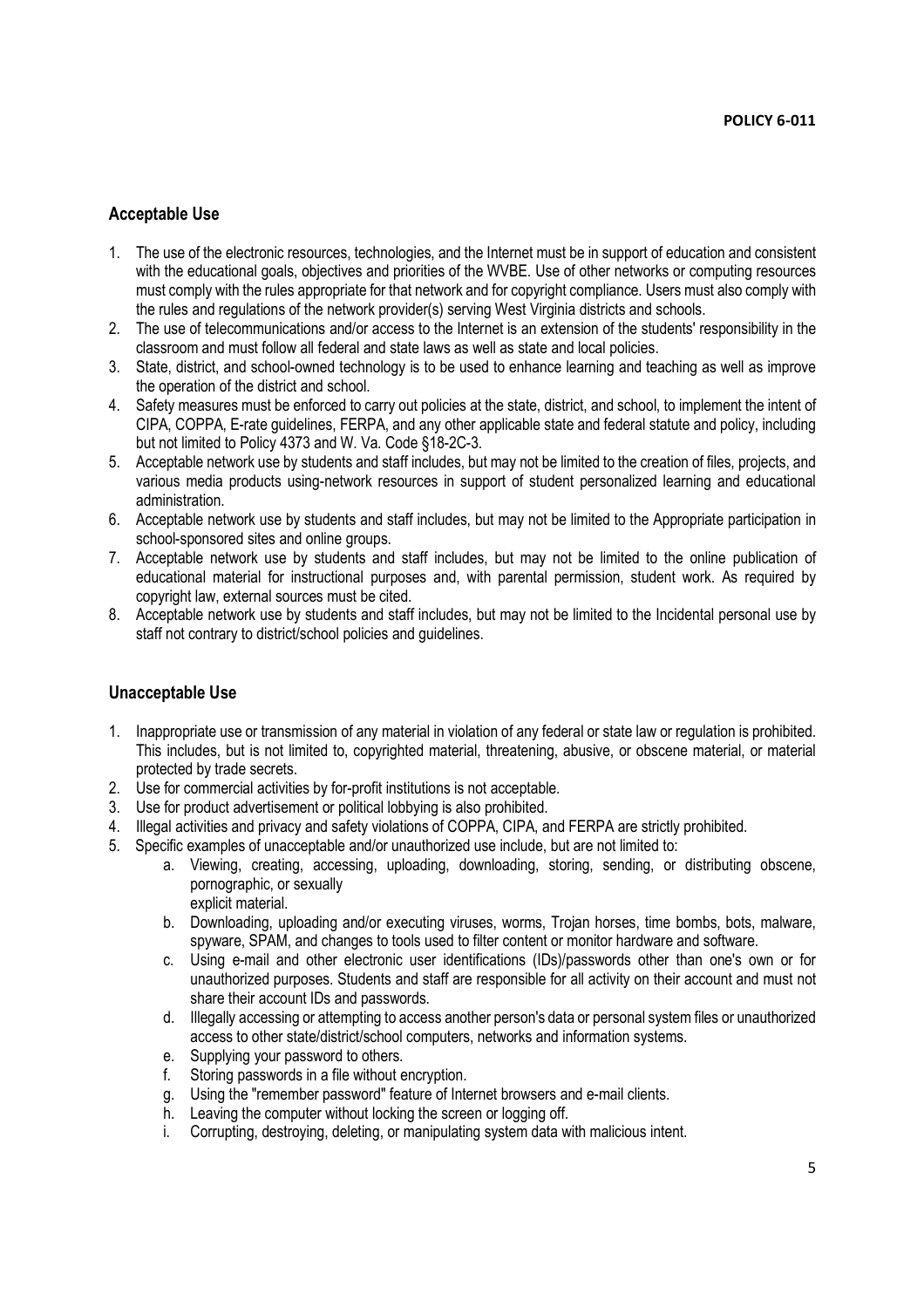- j. Requesting that inappropriate material be transferred.
- k. Violating safety and/or security measures when using any form of electronic communications.
- l. Hacking, cracking, vandalizing, or any other unlawful online activities.
- m. Disclosing, using, or disseminating personal information regarding students.
- n. Cyber bullying, sending hate mail, defamation, harassment of any kind, discriminatory jokes and remarks and other unauthorized uses as referenced in, including but not limited to, Policy 4373 and other applicable federal and state statutes.
- o. Personal gain, commercial solicitation, and compensation of any kind.
- p. Any activity which may result in liability or cost incurred by the district.
- q. Unauthorized downloading, copying, installing and/or executing gaming, audio files, video files or other applications (including shareware or freeware).
- r. Campaigning, lobbying, or other activity via state supported platforms in support or opposition for political activity or issues, including but not limited to, ballot measures, candidates, or legislative proposals.
- s. Posting, sending, or storing information that could threaten or endanger others.
- t. Engaging in plagiarism or reproducing/repurposing media without permission.
- u. Attaching unauthorized equipment to the district or school networks or network connected devices. Any such equipment may be confiscated and/or turned over to law enforcement officers for potentially violating W. Va. Code §61-3C-5.
- v. Attaching unauthorized equipment or making unauthorized changes to the state backbone network. Unauthorized equipment may be confiscated and/or turned over to law enforcement officers for potentially violating W. Va. Code §-61-3C-5. Only WVDE network personnel may authorize changes affecting the state backbone network.
- w. Vandalizing technology equipment or data including but not limited to, uploading, downloading, or creating computer viruses or malware. Vandalism may result in revocation of user privileges and/or prosecution.
- x. Uses related to or in support of illegal activities.
- y. Provision of administrative responsibilities for a server with a wide area network or Internet connection to a current PreK-12 student outside of a laboratory environment, as with career and technical education computer related courses.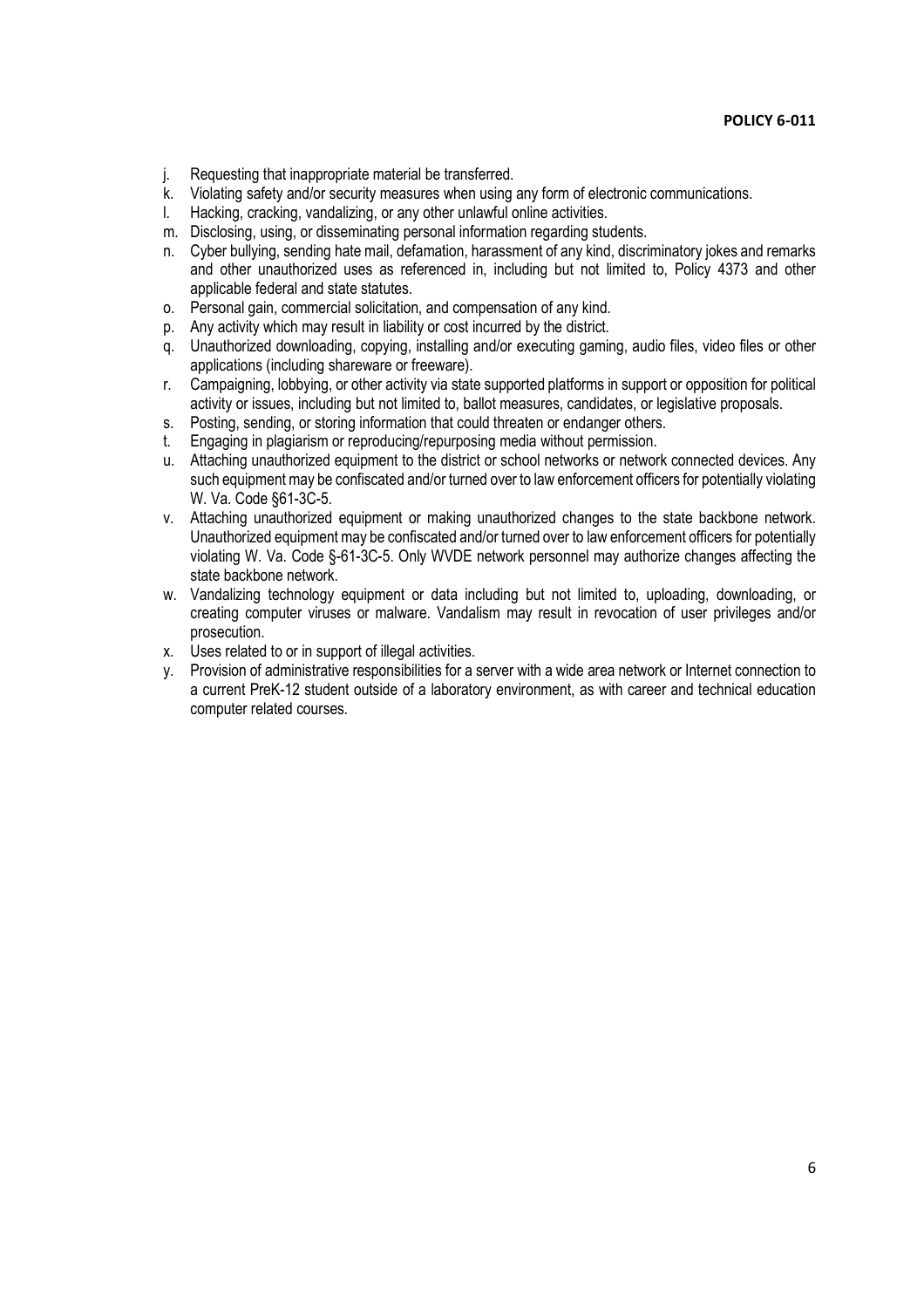# **McDowell County Schools Employee Acceptable Use Agreement**

## **FAILURE TO COMPLY**

I have read the rules and regulations contained in Policy 6-011. I also understand that any computer, as the property of MCS, is subject to random auditing, for the purpose of determining the presence of unauthorized software, by either MCS or software publishing organizations. Failure to comply with the policies as set forth here may result in loss of privileges to use Internet and network computers indefinitely and may also result in further disciplinary action up to and including suspension and expulsion. The McDowell County Board of Education shall ensure implementation of this policy in a method that promotes proper use of the Internet. As needed, each school shall utilize technical assistance that is available from the West Virginia Department of Education and RESA I to promote implementation of this policy. Additionally, each school shall establish procedures that promote the proper use of the Internet system. These procedures must be consistent with approved county and West Virginia Board of Education policies and guidelines.

**Policy 6-011** *Educational Purpose and Acceptable Use of Electronic Resources, Technologies, and the Internet,* **in its entirety, is available on the McDowell County Schools Website at the following URL: http://boe.mcdo.k12.wv.us**

**Your signature below denotes you are aware of the contents and consequences identified in this policy.**

Employee Name (please print) \_\_\_\_\_\_\_\_\_\_\_\_\_\_\_\_\_\_\_\_\_\_\_\_\_\_\_\_\_\_\_\_\_\_\_\_\_\_\_\_\_\_\_\_\_\_\_\_\_\_\_\_\_\_

Employee's Signature: \_\_\_\_\_\_\_\_\_\_\_\_\_\_\_\_\_\_\_\_\_\_\_\_\_\_\_\_\_\_\_\_\_\_\_\_

Date:  $\frac{1}{\sqrt{2}}$ 

**Note: This form will be kept on file in the school office. Employees not located in schools should submit the signed documents to their Administrator.**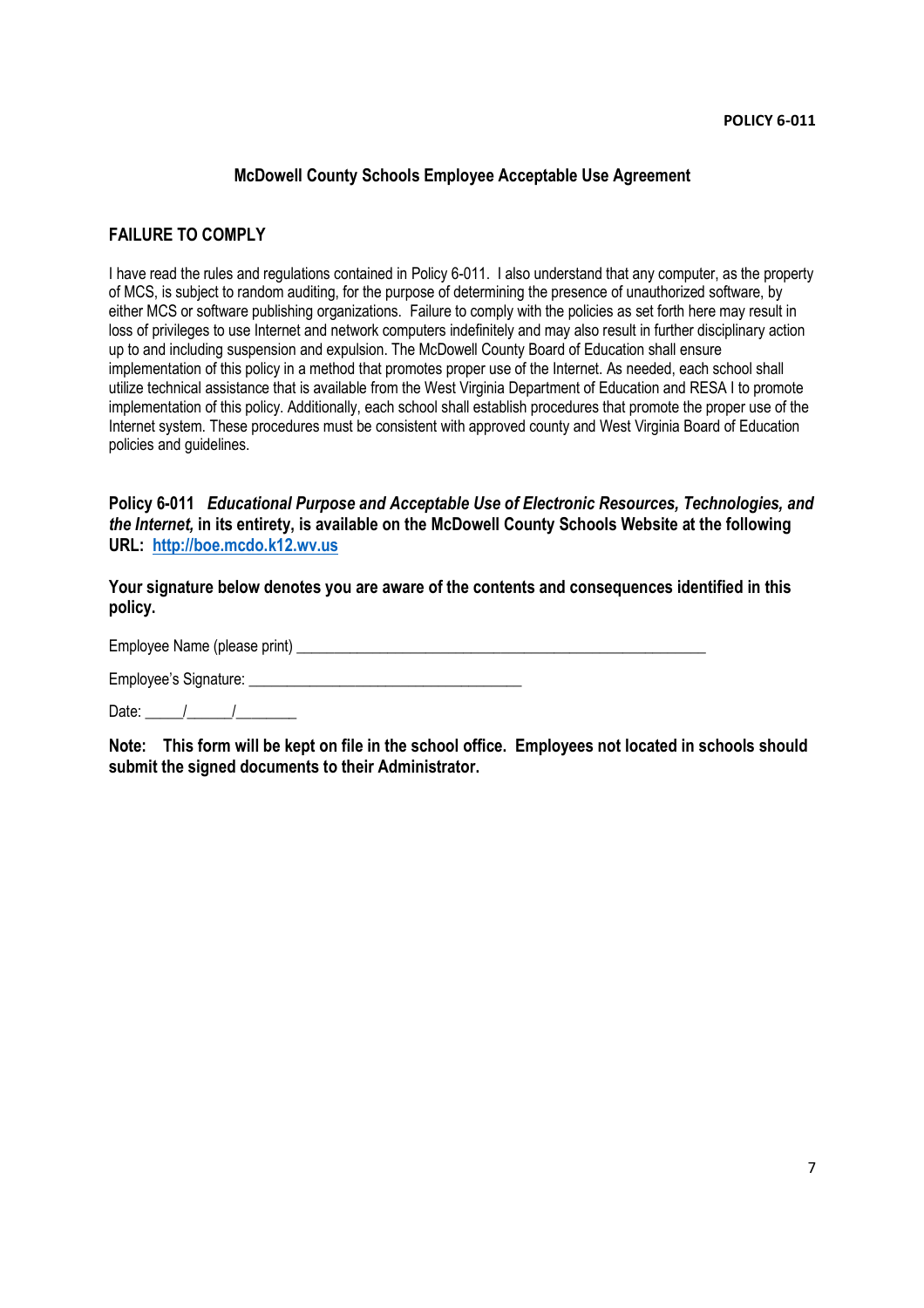**Appendix B**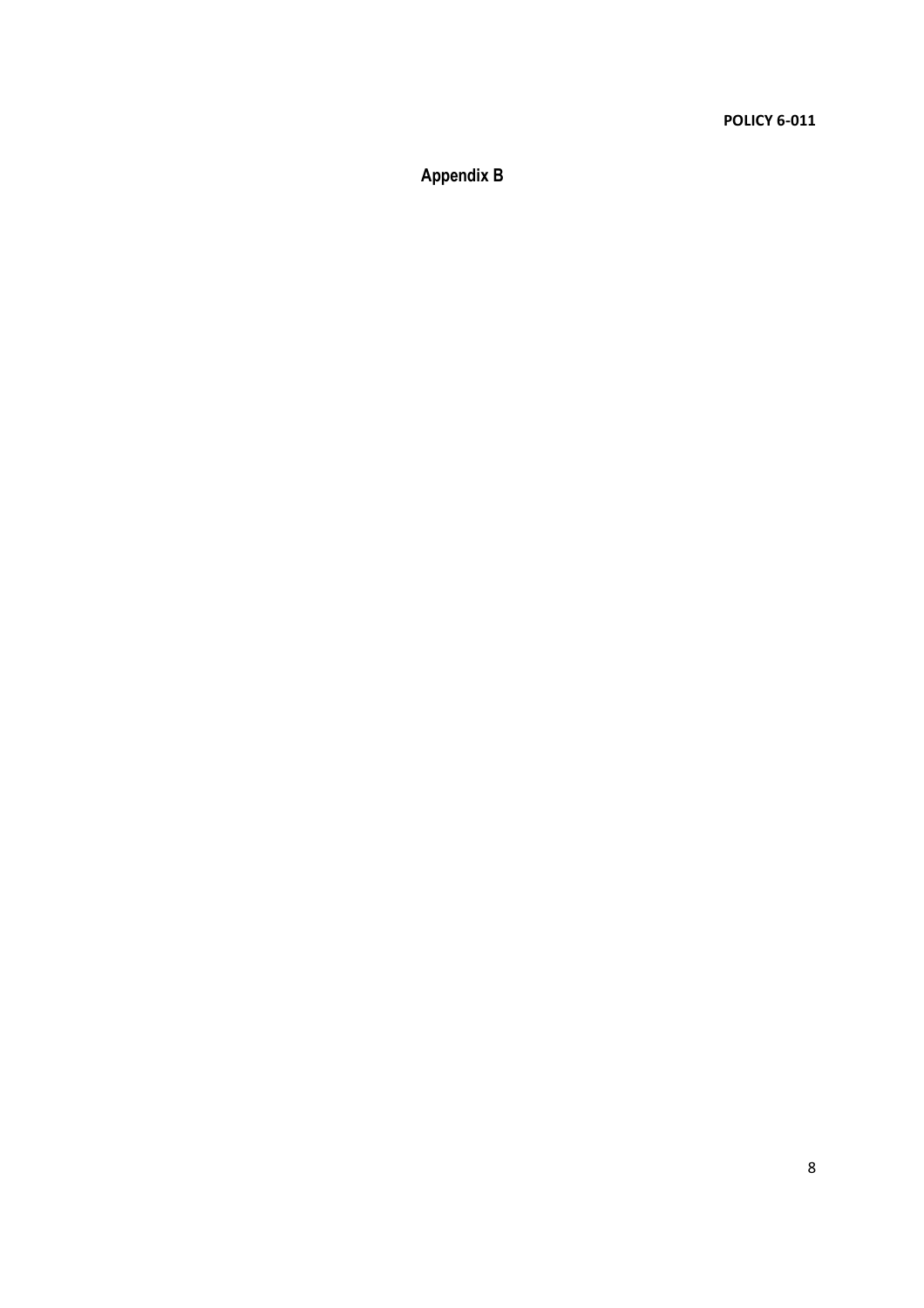# **MCDOWELL COUNTY SCHOOLS** Educational Purpose and Acceptable Use of Electronic Resources, Technologies and the Internet **STUDENT ACCEPTABLE USE AGREEMENT AND WAIVER APPLICATION**

### **Acceptable Use**

- 1. I will only use electronic resources, technologies, and the Internet in support of education and consistent with the educational goals, objectives and priorities of the WVBE. Use of other networks or computing resources must comply with the rules appropriate for that network and for copyright compliance. Users must also comply with the rules and regulations of the network provider(s) serving West Virginia districts and schools.
- 2. I understand the use of telecommunications and/or access to the Internet is an extension of my responsibility in the classroom and I will follow all federal and state laws as well as state and local policies.
- 3. I will use state, district, and school-owned technology to enhance my learning, as well as improve the operation of the district and school.
- 4. I understand that safety measures must be enforced to carry out policies at the state, district, and school, to implement the intent of CIPA, COPPA, E-rate guidelines, FERPA, and any other applicable state and federal statute and policy, including but not limited to Policy 4373 and W. Va. Code §18-2C-3.
- 5. I understand that acceptable network use by students and staff includes, but may not be limited to the creation of files, projects, and various media products using-network resources in support of student personalized learning and educational administration.
- 6. I understand that acceptable network use by students and staff includes, but may not be limited to the appropriate participation in school-sponsored sites and online groups.
- 7. I understand that acceptable network use by students and staff includes, but may not be limited to the online publication of educational material for instructional purposes and, with parental permission, student work. As required by copyright law, external sources must be cited.

### **Unacceptable Use**

- 1. I will not inappropriately use or transmit any material in violation of any federal or state law or regulation. This includes, but is not limited to, copyrighted material, threatening, abusive, or obscene material, or material protected by trade secrets.
- 2. I will not use technology for commercial activities in conjunction with for-profit institutions.
- 3. I will not use technology for product advertisement or political lobbying.
- 4. I will not use technology for illegal activities or in violation of privacy and safety regulations of COPPA, CIPA, and FERPA.
- 5. Specifically, I will not engage in the following examples of unacceptable and/or unauthorized use. These specific examples include, but are not limited to:
	- a. Viewing, creating, accessing, uploading, downloading, storing, sending, or distributing obscene, pornographic, or sexually explicit material.
	- b. Downloading, uploading and/or executing viruses, worms, Trojan horses, time bombs, bots, malware, spyware, SPAM, and changes to tools used to filter content or monitor hardware and software.
	- c. Using e-mail and other electronic user identifications (IDs)/passwords other than one's own or for unauthorized purposes. Students and staff are responsible for all activity on their account and must not share their account IDs and passwords.
	- d. Illegally accessing or attempting to access another person's data or personal system files or unauthorized access to other state/district/school computers, networks and information systems.
	- e. Supplying your password to others.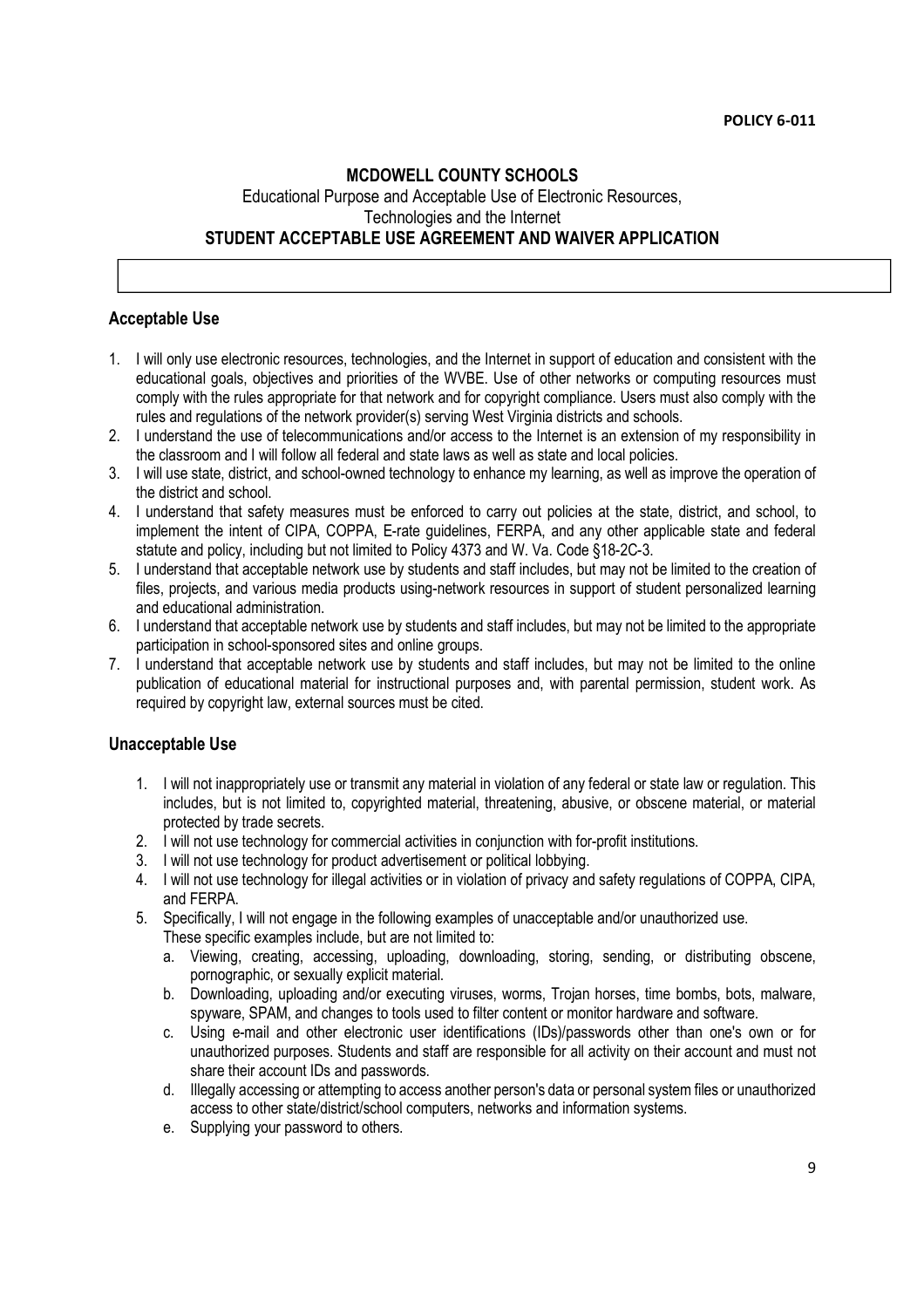- f. Storing passwords in a file without encryption.
- g. Using the "remember password" feature of Internet browsers and e-mail clients.
- h. Leaving the computer without locking the screen or logging off.
- i. Corrupting, destroying, deleting, or manipulating system data with malicious intent.<br>j. Requesting that inappropriate material be transferred.
- Requesting that inappropriate material be transferred.
- k. Violating safety and/or security measures when using any form of electronic communications.
- l. Hacking, cracking, vandalizing, or any other unlawful online activities.
- m. Disclosing, using, or disseminating personal information regarding students.
- n. Cyber bullying, sending hate mail, defamation, harassment of any kind, discriminatory jokes and remarks and other unauthorized uses as referenced in, including but not limited to, Policy 4373 and other applicable federal and state statutes.
- o. Personal gain, commercial solicitation, and compensation of any kind.
- p. Any activity which may result in liability or cost incurred by the district.
- q. Unauthorized downloading, copying, installing and/or executing gaming, audio files, video files or other applications (including shareware or freeware).
- r. Campaigning, lobbying, or other activity via state supported platforms in support or opposition for political activity or issues, including but not limited to, ballot measures, candidates, or legislative proposals.
- s. Posting, sending, or storing information that could threaten or endanger others.
- t. Engaging in plagiarism or reproducing/repurposing media without permission.
- u. Attaching unauthorized equipment to the district or school networks or network connected devices. Any such equipment may be confiscated and/or turned over to law enforcement officers for potentially violating W. Va. Code §61-3C-5.
- v. Attaching unauthorized equipment or making unauthorized changes to the state backbone network. Unauthorized equipment may be confiscated and/or turned over to law enforcement officers for potentially violating W.Va. Code §-61-3C-5. Only WVDE network personnel may authorize changes affecting the state backbone network.
- w. Vandalizing technology equipment or data including but not limited to, uploading, downloading, or creating computer viruses or malware. Vandalism may result in revocation of user privileges and/or prosecution.
- x. Uses related to or in support of illegal activities.
- y. Provision of administrative responsibilities for a server with a wide area network or Internet connection to a current PreK-12 student outside of a laboratory environment, as with career and technical education computer related courses.

**Policy 6-011** *Educational Purpose and Acceptable Use of Electronic Resources, Technologies, and the Internet,* **in its entirety, is available on the McDowell County Schools Website at the following URL: http://boe.mcdo.k12.wv.us**